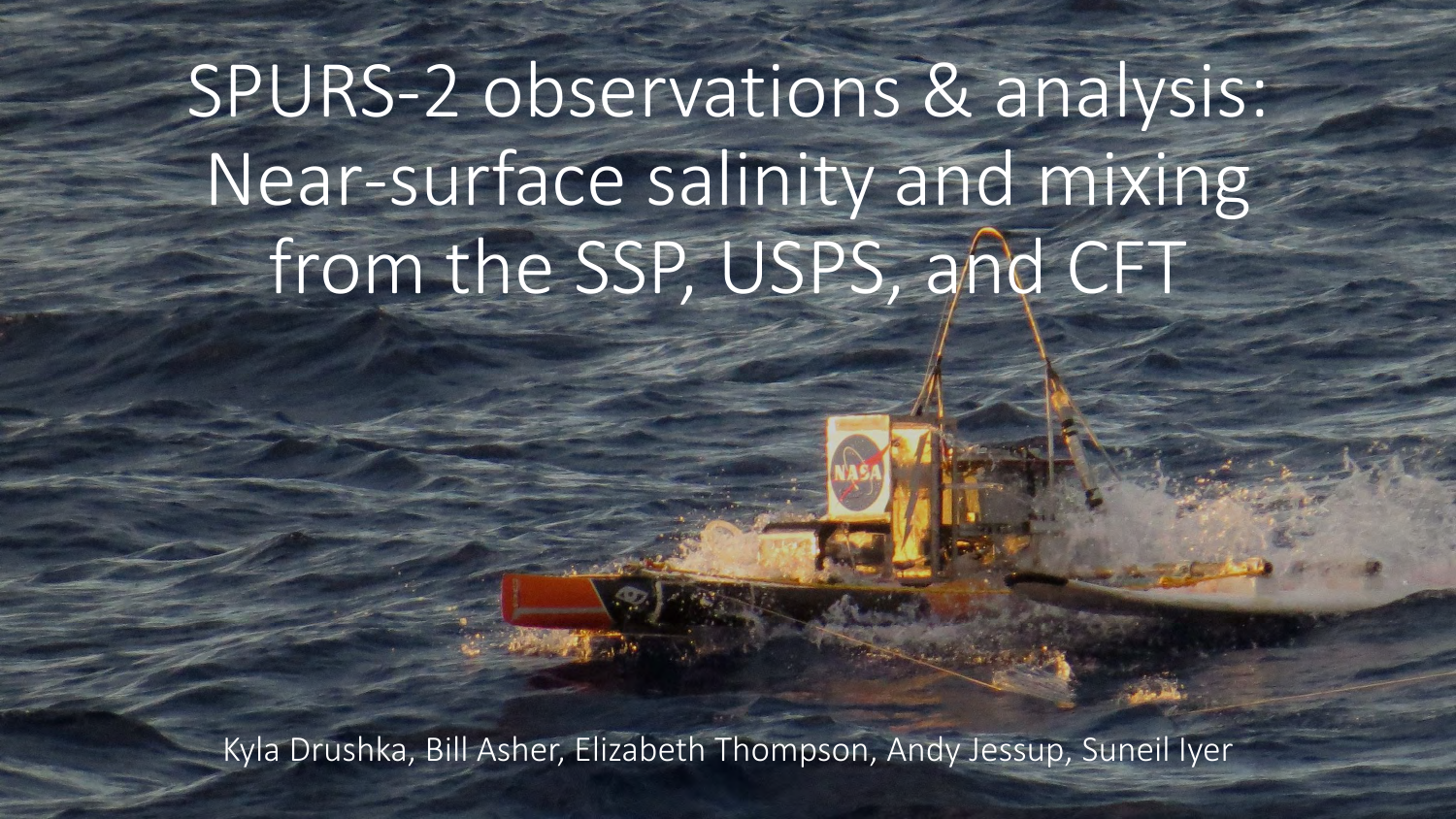#### Science focus

- Near-surface salinity structure due to rain
	- Strength and persistence of fresh layers
	- Vertical salinity gradients
	- Horizontal variability as a function of depth
- Near-surface mixing
	- Relationship of turbulence to surface forcing and ocean conditions
	- How mixing affects the fate of fresh layers
- Ultimately…
	- How fresh layers evolve to produce the observed SSS structure
	- Implications of rain for satellite SSS
	- Improving model parameterizations of rainfall impacts on the ocean
	- Improving empirical models of rain impacts on satellite data (e.g., RIM)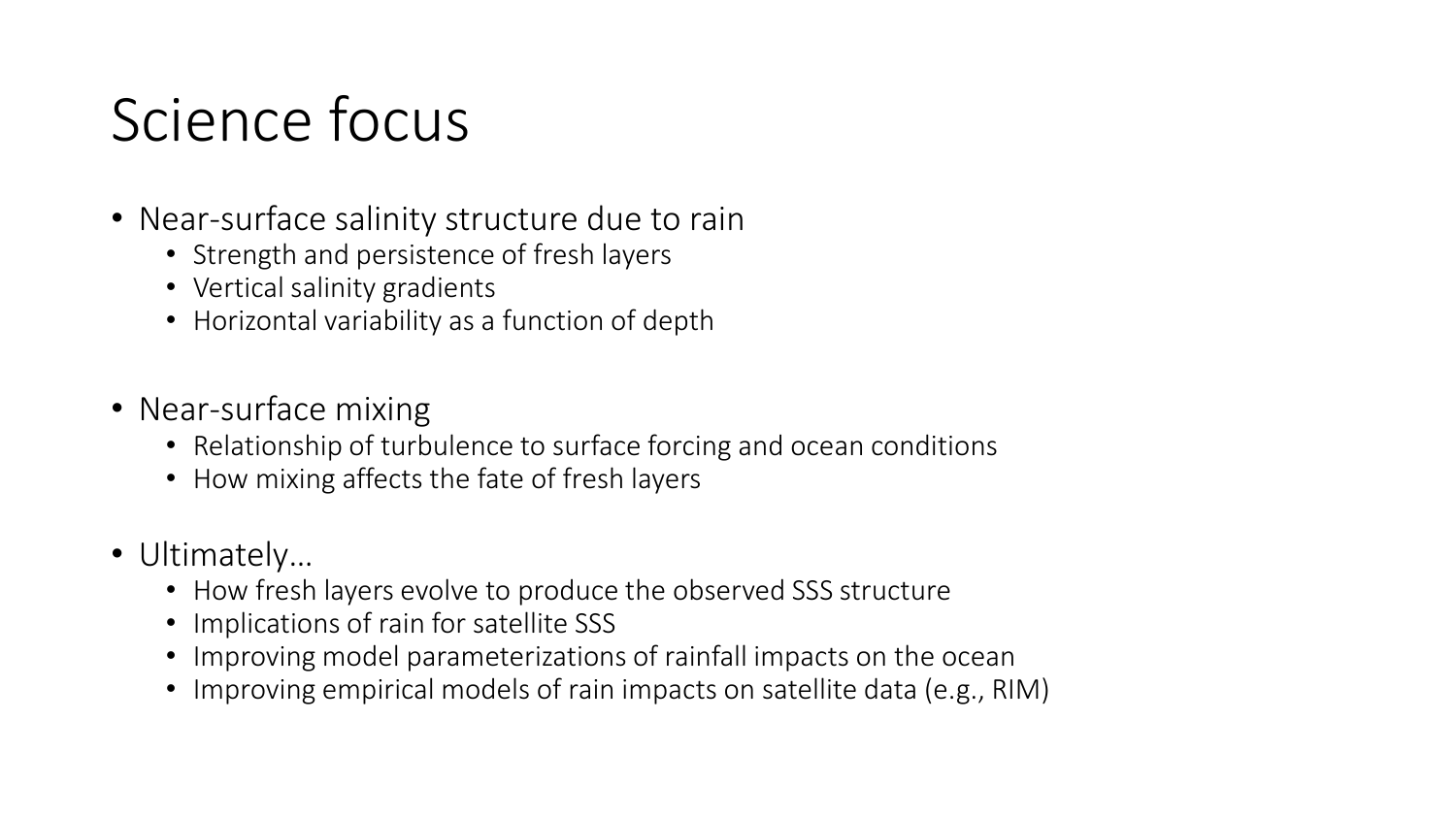## Surface Salinity Profiler (SSP)

- 20 deployments in 2016, 16 in 2017
- Temperature and salinity from the surface to 1 m
- Turbulence estimates from microstructure and ADCP + ADV (2017)
- $\rightarrow$  Examine the formation and evolution of fresh lenses in terms of salinity and mixing
- $\rightarrow$  Link forcing and ocean conditions to fresh layer properties

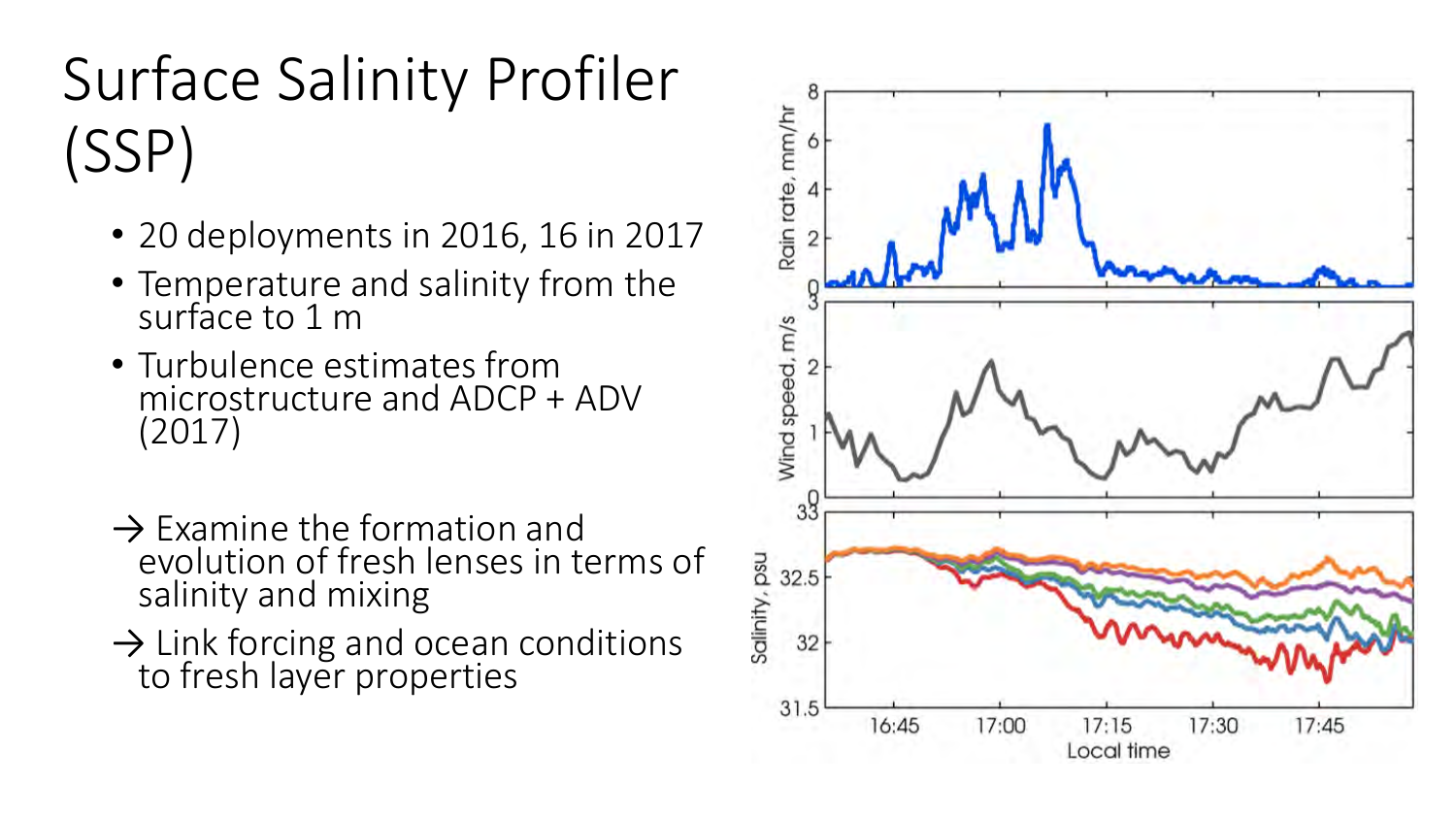# Controlled Flux Technique (CFT)

- Infrared imagery with laser pulsing during all SSP deployments
- Provides estimate of dissipation rate at the surface
- $\rightarrow$  Link surface turbulence to rain, wind, waves



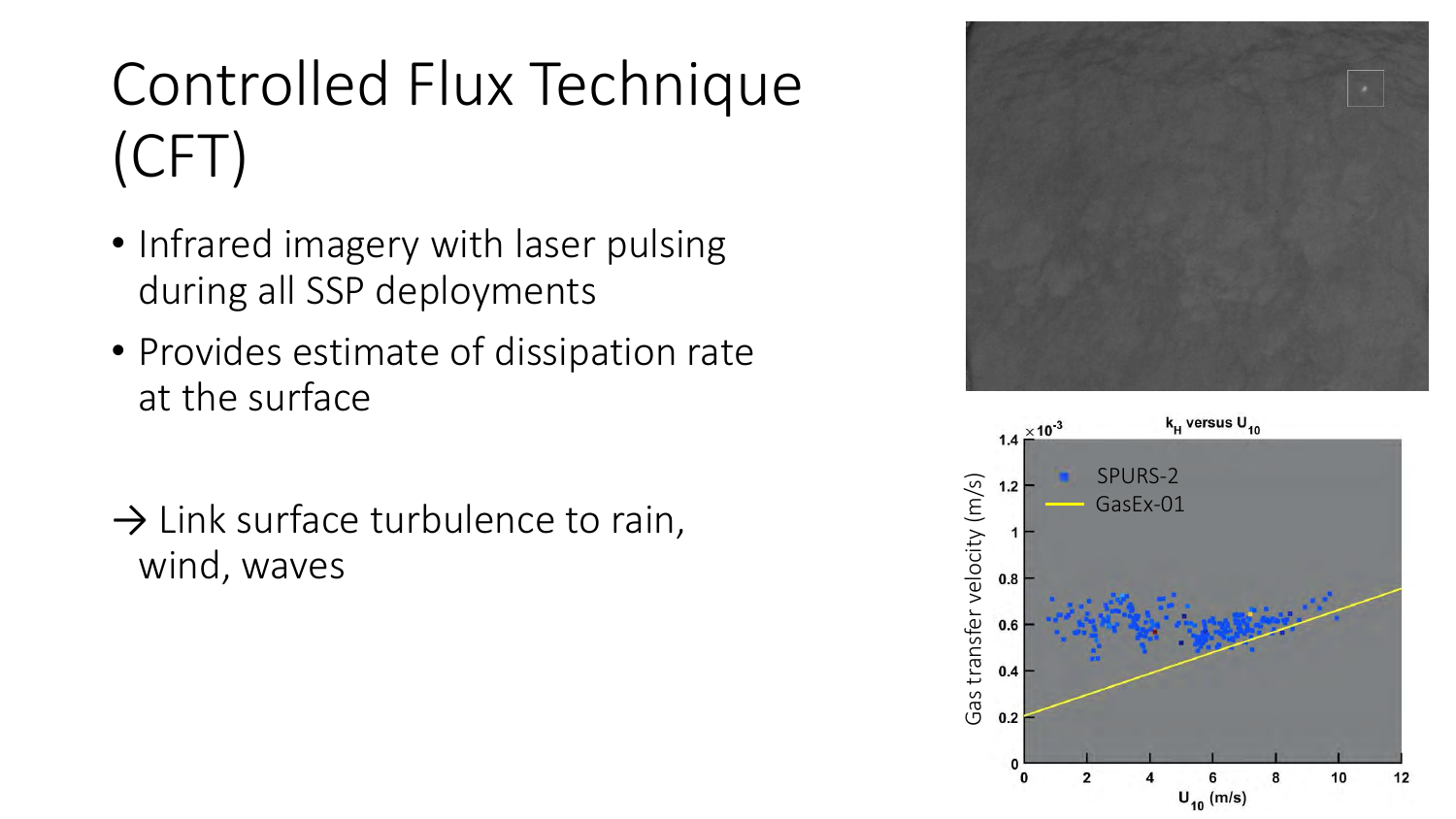#### Underway Salinity Profiling System (USPS)

- Continuous temperature and salinity at 2 and 3 m depth (in addition to ship's 5-m TSG)
- $\rightarrow$  Statistics on vertical salinity gradients from rain
- $\rightarrow$  Vertical structure of horizontal variability

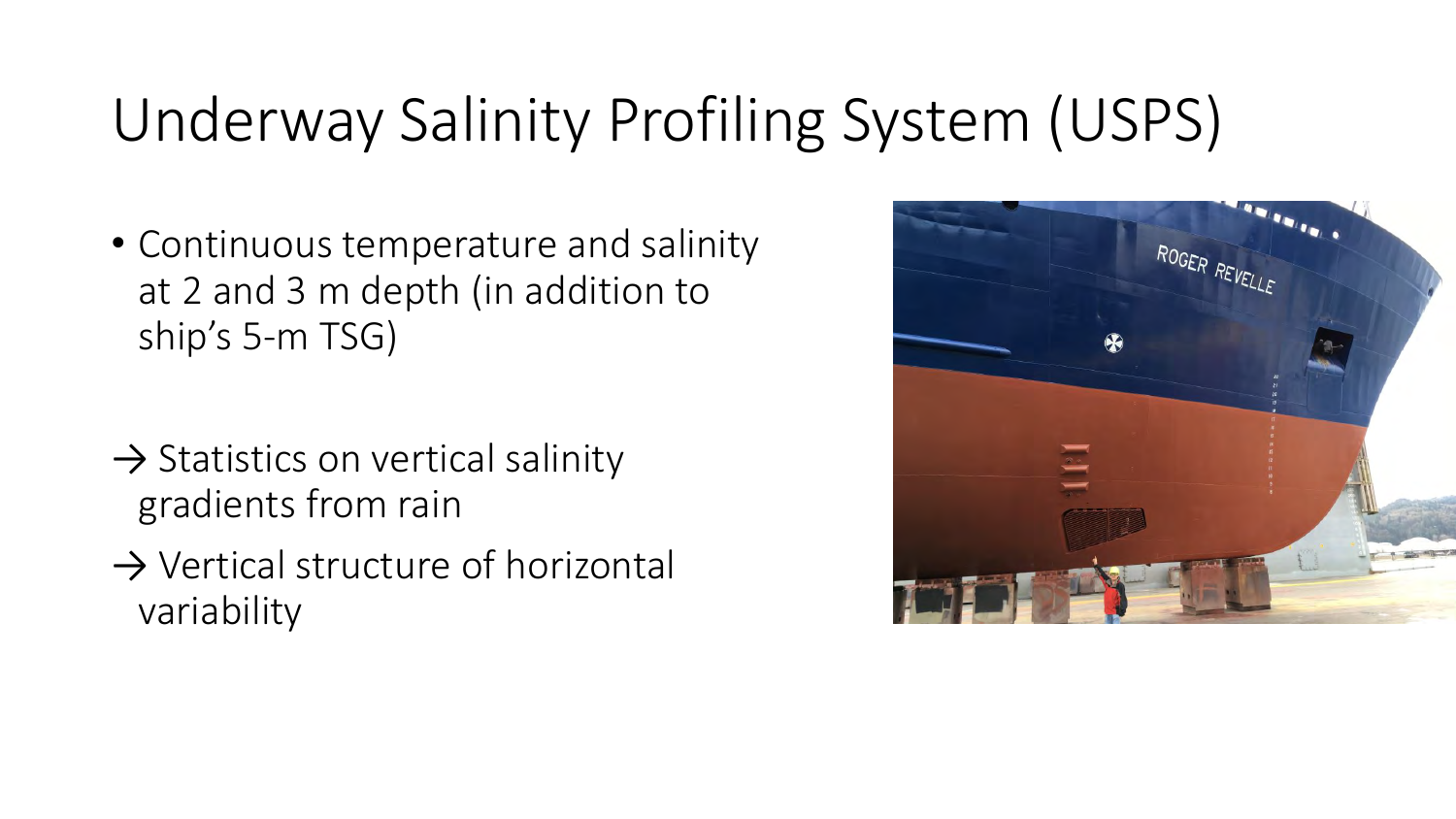# 1-d modeling

- Use generalized ocean turbulence model (GOTM) to explore 1-d evolution of fresh layers
- Use SSP observations to assess/improve parameterizations of rain

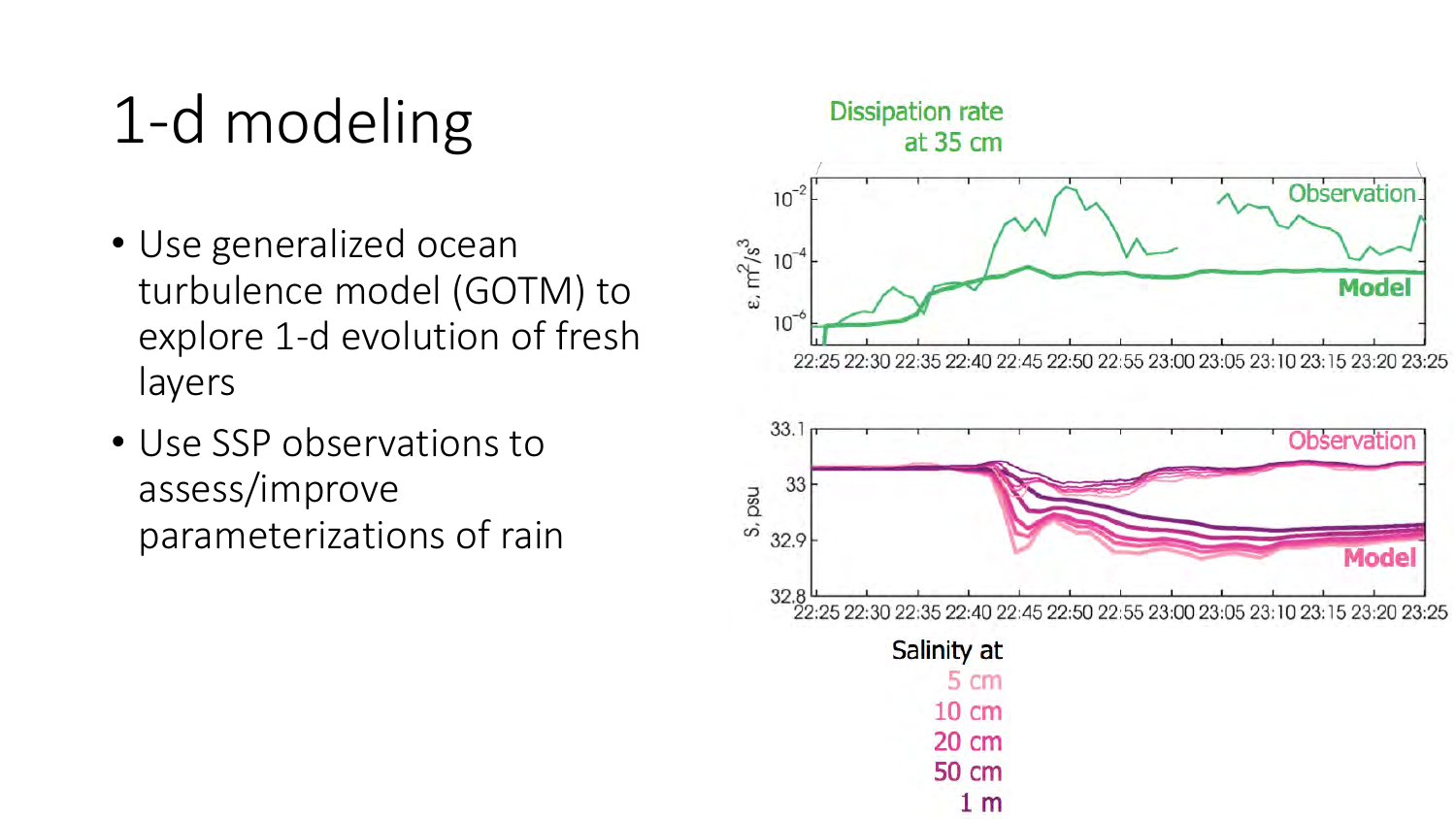# Lady Amber Profiling System (LAPS)

- CTDs at 1 and 2m on the Lady Amber + surface snake + met data
- > 24 hours joint sampling with Revelle during 2017 cruise
	- $\rightarrow$  Validate sailboat sampling
	- $\rightarrow$  Characterize horizontal salinity variability
- Numerous rain events encountered during LA cruises between San Diego/Honolulu/La Paz
- $\rightarrow$  Statistics on vertical salinity gradients from rain, vertical structure of horizontal salinity variability

Lady Amber (colored by date) and Revelle track (black)